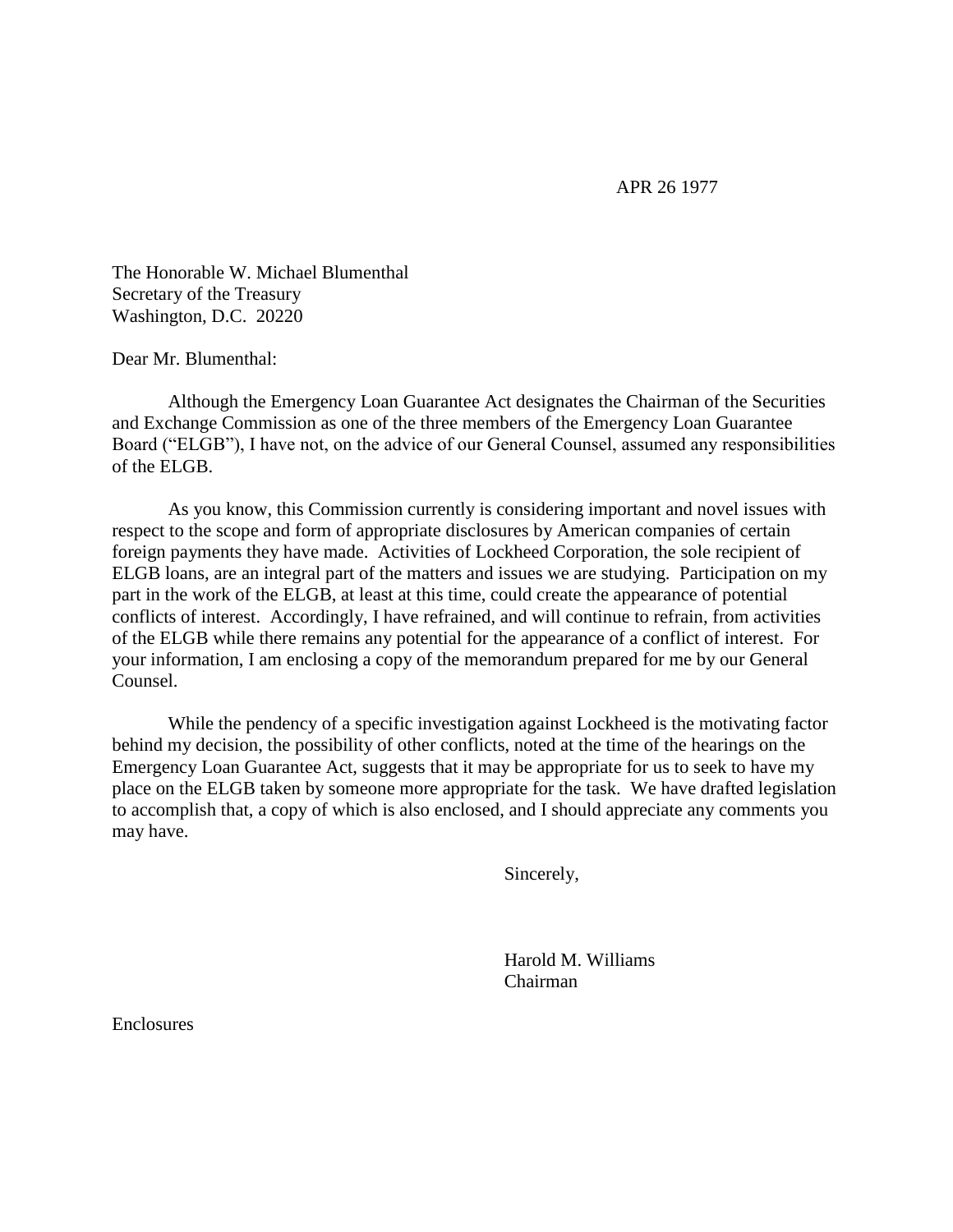## MEMORANDUM

TO: Chairman Williams FROM: Office of the General Counsel

RE: Withdrawal from proceedings before the Emergency Loan Guarantee Board

You have requested this Office's views with respect to the question whether it would be appropriate for you to withdraw from proceedings before the Emergency Loan Guarantee Board ("ELGB") because of the Commission's investigation of Lockheed Aircraft Corporation and related activities and whether such a withdrawal may be considered a justified refusal to assume statutory duties. It is our view that such a withdrawal is advisable and appropriate, based upon authorities that deal with similar concerns.

The legislative history of the Emergency Loan Guarantee Act indicates that many Congressmen were concerned about the impartiality of the ELGB, and the potential conflicts of interest that might result from its creation and proposed operation. Both Senator Proxmire and Representative Patman submitted supplemental remarks about their concerns in this regard, in the committee reports in both houses.<sup>1</sup> Senator Proxmire specifically alluded to this Commission in his general concern over government conflicts of interest.<sup>2</sup> In addition, Senator Taft and Congressman Rarick made comments during the floor debates on the legislation concerning the independence and impartiality of ELGB members. 3 The clear import of the debates referenced in the margin is that partiality in the ELGB was to be avoided even though those debates did not specifically discuss the particular concerns which make your voluntary absence from ELGB matters seem appropriate to us.

In an analogous context, the Administrative Procedure Act, 5 U.S.C. 551, et seq., recognizes the fact that members of agencies may, on occasion, have to disqualify themselves from certain administrative determinations, whether or not there is an independent statutory basis for doing so. Thus, Section 7(b) of the Act, 5 U.S.C. 556(b), provides that a "participating employee may at any time disqualify himself." This section relates specifically to agency "rulemaking" and adjudications, as defined in that act, which may not encompass all the activities of the ELGB, but if a government employee can disqualify himself from any

3 See 117 Cong. Rec. S.27170; 117 Cong. Rec. H.28382.

 $\frac{1}{1}$ See S. Rep. No. 92-270, 92d Cong., 1st Sess. At 29; H.R. Rep. No. 92-379, 92d Cong., 1st Sess. 10.

<sup>2</sup> S. Rep. No. 92-270, supra n.1.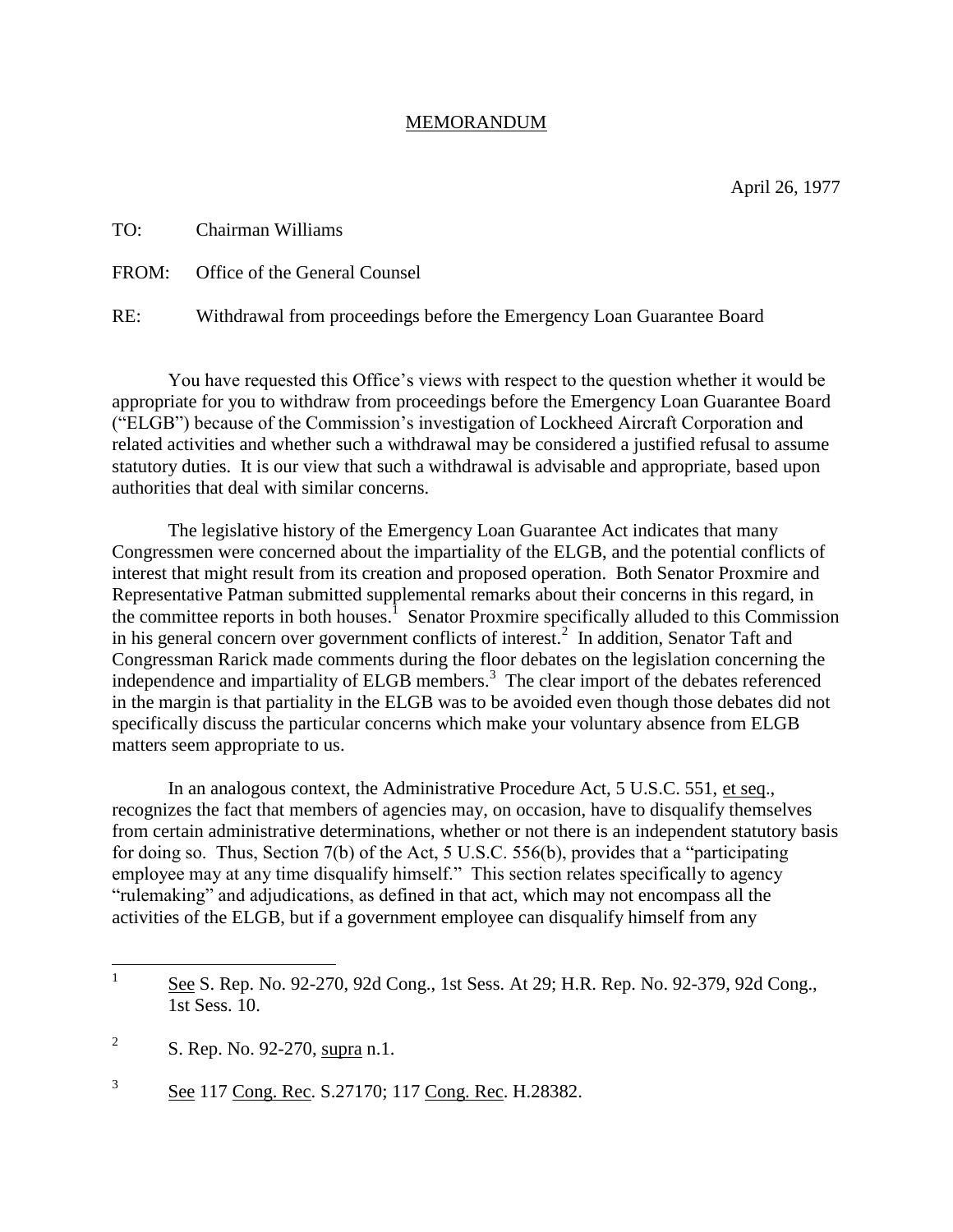adjudicatory or regulatory action, a fortiori it would seem evident that you may disqualify yourself from the panoply of determinations you are called upon to make as a member of ELGB.

The language of Executive Order No. 11222, to which you are subject as a Presidential appointee,<sup>4</sup> also supports a decision to withdraw, voluntarily, from ELGB matters, at least for the time being. Section 201(c) of that Order provides, in part:

> "It is the intent of this section that employees should avoid any action, whether or not specifically prohibited by subsection (a) [dealing with acceptance of bribes], which might result in, or create the appearance of - -

> > \* \* \*

(4) losing complete independence or impartiality of action."

It does not require exhaustive analysis to support the proposition that a government official appropriately disqualifies himself from statutory obligations any time he perceives a potential or actual conflict of interest. The law and relevant conduct regulations seem to require no less. Nevertheless, the situation is somewhat unique when the conflict arises solely because of other statutory duties. None of the authorities cited above, nor any of the cases and principles involving ethical precepts, makes any distinction in such a situation based upon the reason for the potential conflict of interest, but logic suggests that no meaningful distinction exists.

There remains, however, the question whether your disqualification as a member of the ELGB is the appropriate choice, or whether you should disqualify yourself from the activities of the Commission involving Lockheed. In essence, this is a question for which the citation of authority is inappropriate. It essentially involves a balancing test.

Since you are facing a number of critical questions involving foreign payments as a general matter, your disqualification from the ELGB's matters would seem most appropriate. In any event, your primary responsibilities are to this Commission, and it would seem that, given the nature of the two assignments, your first responsibility should be to the work of this Commission.

Accordingly, it is the opinion of this Office that, under these circumstances, a decision on your part to withdraw from proceedings before the ELGB at least temporarily, should be considered a justified refusal to assume statutory duties.

E.A. Scallet - 51234

The same Executive Order also proscribes any conduct by Presidential appointees which might undermine confidence in our government.

 $\frac{1}{4}$ 30 Fed. Reg. 6969 (1965).